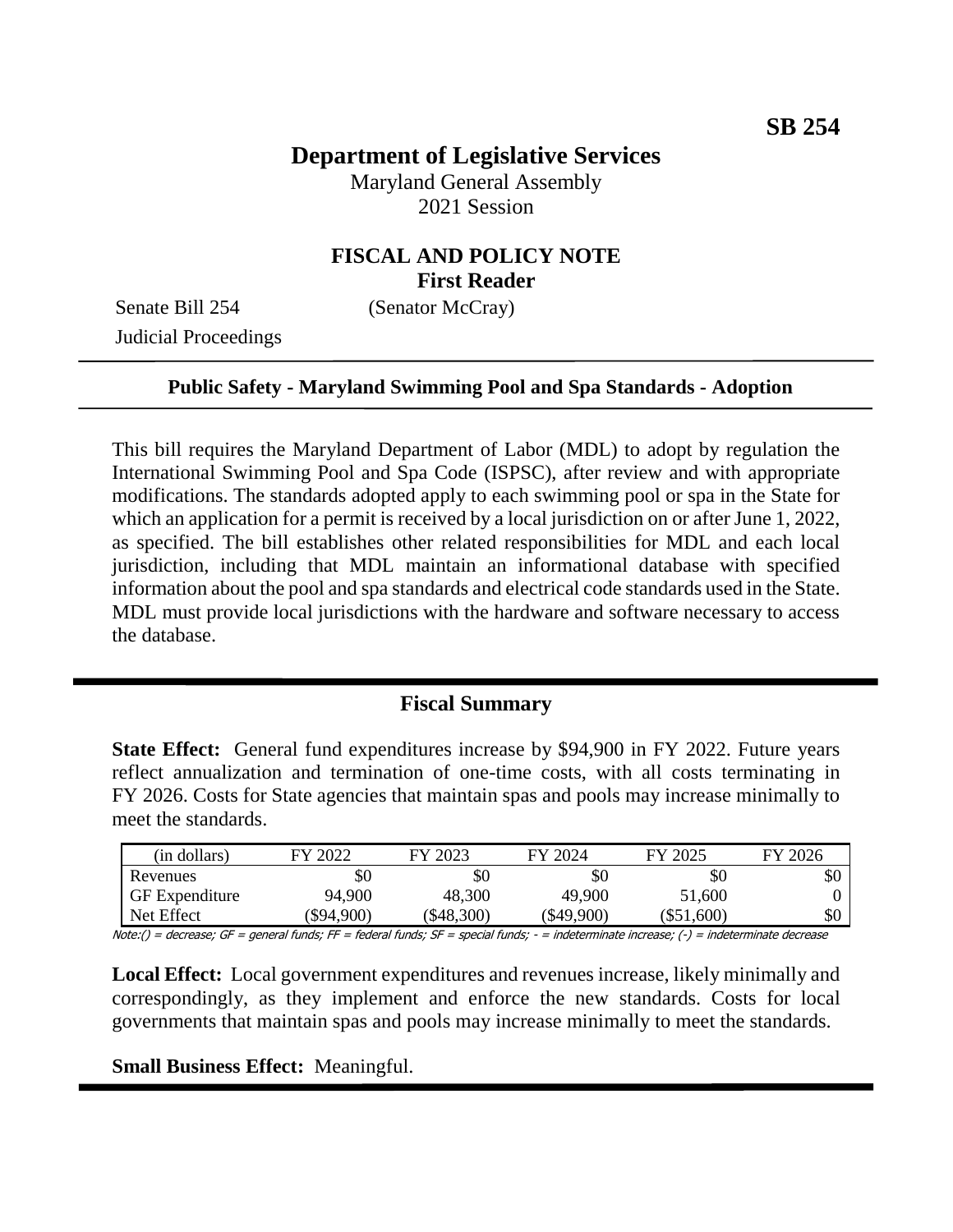# **Analysis**

#### **Bill Summary:**

### *Adoption of International Pool and Spa*

MDL must adopt by regulation ISPSC as the Maryland Swimming Pool and Spa Standards. MDL must also adopt each subsequent version of the standards within 18 months after they are issued. Before adopting each version of the standards, MDL must, among other things, review them to determine whether modifications should be made, considering specified changes to enhance energy conservation and energy efficiency, and follow specified procedures to receive public input. The modifications adopted may not include a requirement that is more stringent than the requirement in ISPSC.

#### *Database Establishment and Additional Maryland Department of Labor Responsibilities*

MDL must maintain a central automated database that includes, among other things, ISPSC standards and any local modifications to the standards and the electrical code standards used in the State. MDL must (1) make the information available to a local jurisdiction, State unit, or other interested party; (2) provide each local jurisdiction with the technology necessary to enable the local jurisdiction to access the information in the database; and (3) coordinate with specified entities in compiling the information.

MDL may charge a fee for information provided from the database but not for information provided to another State agency or local jurisdiction. Moreover, MDL may not charge a fee to a local jurisdiction for the ongoing maintenance of the database.

MDL must notify each local jurisdiction when there is a change to ISPSC and the impact the change will have on the local modifications to the standards. MDL may provide training for local swimming pool and spa officials on the standards and certify the participation of those officials in the training. On request, MDL must provide a local jurisdiction with technical assistance to implement and enforce the standards.

#### *Local Responsibilities*

Each local jurisdiction must implement and enforce the most current version of the standards. Generally, this responsibility rests with each county, but the bill establishes procedures that allow a municipal corporation to implement and enforce the standards instead. A local jurisdiction must ensure that its standards include specified administrative functions, including the issuance of work permits and inspection of the authorized work.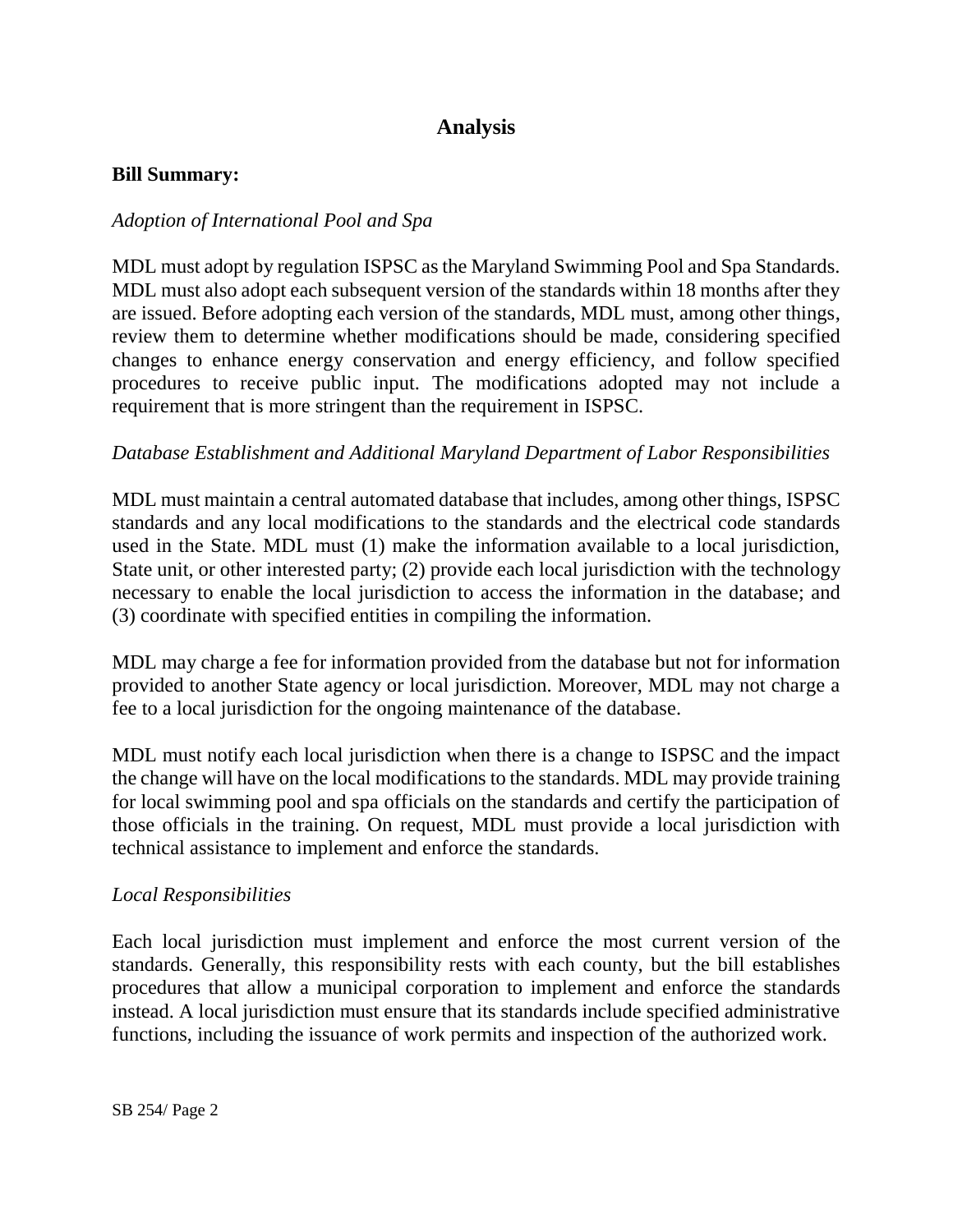A jurisdiction may modify the standards for that local jurisdiction; however, any such local modification may not weaken energy conservation and efficiency provisions contained in the standards. Any modification to the standards adopted by the State on or after December 1, 2021, must be implemented and enforced by a local jurisdiction within 12 months.

A local jurisdiction is expressly authorized to charge fees to cover the cost of implementation and enforcement of the standards and any local modifications therein.

## *Applicability and Limitations*

The bill does not alter or abrogate the authority of the State Fire Prevention Commission to enforce the electrical code or the Public Service Commission to enforce the energy code. The bill does not alter or abrogate any zoning power or related authority of a county or municipal corporation. The bill does not allow or encourage the State to initiate or assume an independent role in the administration and enforcement of the standards for a swimming pool or spa that is not owned or operated by the State.

**Current Law:** Generally, a person may not operate a *public* pool or spa without an annual operating permit issued by the Secretary of Health. The Secretary (or the Secretary's designee) may enter public or private property to inspect and investigate pool conditions at a reasonable time. Local health departments conduct pool inspections.

ISPSC is a model code maintained by the International Code Council that regulates the minimum requirements for the design, construction, alteration, repair, and maintenance of swimming pools, spas, hot tubs, and aquatic facilities.

State law requires each electrical installation in the State to conform to either the National Electrical Code or the electrical code and amendments adopted by the county in which the electrical installation is done.

**State Expenditures:** General fund expenditures increase by \$94,939 in fiscal 2022, which accounts for the bill's October 1, 2021 effective date. This estimate reflects the cost of hiring one contractual administrator through fiscal 2025 to coordinate with local jurisdictions and other entities, assist with the development and adoption of the Swimming Pool and Spa Standards, and assist local governments and homeowners with questions and concerns as the State begins to operate under the new standards. The estimate includes \$50,000 in fiscal 2022 only for legal services to help with the development and adoption of the regulatory standards. It also includes a salary, fringe benefits, one-time start-up costs, and ongoing operating expenses.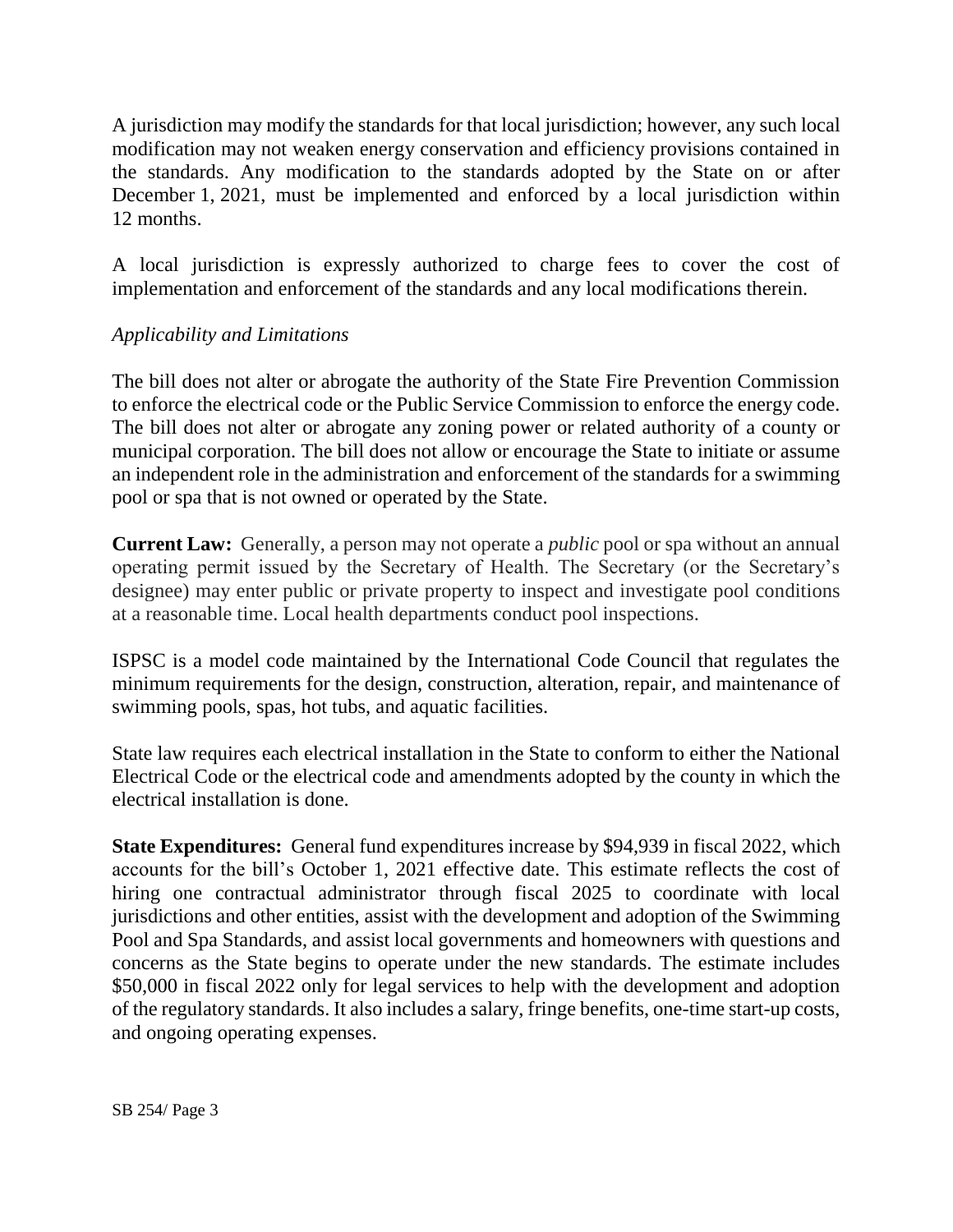| <b>Contractual Position</b>             | 1.0      |
|-----------------------------------------|----------|
| <b>Salary and Fringe Benefits</b>       | \$39,358 |
| <b>Legal Services</b>                   | 50,000   |
| <b>Operating Expenses</b>               | 5.581    |
| <b>Total FY 2022 State Expenditures</b> | \$94,939 |

Future year expenditures reflect annualization, full salaries with annual increases and employee turnover, ongoing operating expenses, and the termination of one-time costs, including legal services. MDL anticipates that after fiscal 2025, the challenges and difficulties that accompany new regulatory standards will be greatly reduced and, as a result, MDL could absorb the duties established by the bill into its normal processes and the administrator would no longer be needed.

This estimate does not include any health insurance costs that could be incurred for specified contractual employees under the State's implementation of the federal Patient Protection and Affordable Care Act.

**Local Fiscal Effect:** Some local jurisdictions, such as Baltimore City and Calvert County, advise that their spa and swimming pool standards already mirror or closely resemble those required under ISPSC. For other local governments, expenditures increase, likely minimally, to implement and enforce the required pool and spa standards. Because the bill authorizes a local jurisdiction to charge fees to cover the cost of implementation and enforcement of the standards, any such expenses are likely to be partially or fully offset by fee revenues.

**Small Business Effect:** Small businesses that install pools or spas are subject to enhanced regulatory processes and are likely to experience increased costs through additional time spent on projects and materials to implement new safeguards under the bill's standards.

## **Additional Information**

**Prior Introductions:** None.

**Designated Cross File:** HB 109 (Delegate Stein) - Environment and Transportation.

**Information Source(s):** Maryland Department of Labor; Maryland Association of County Health Officers; Baltimore City; Calvert, Montgomery, and Prince George's counties; Department of Natural Resources; International Code Council; Department of Legislative **Services**